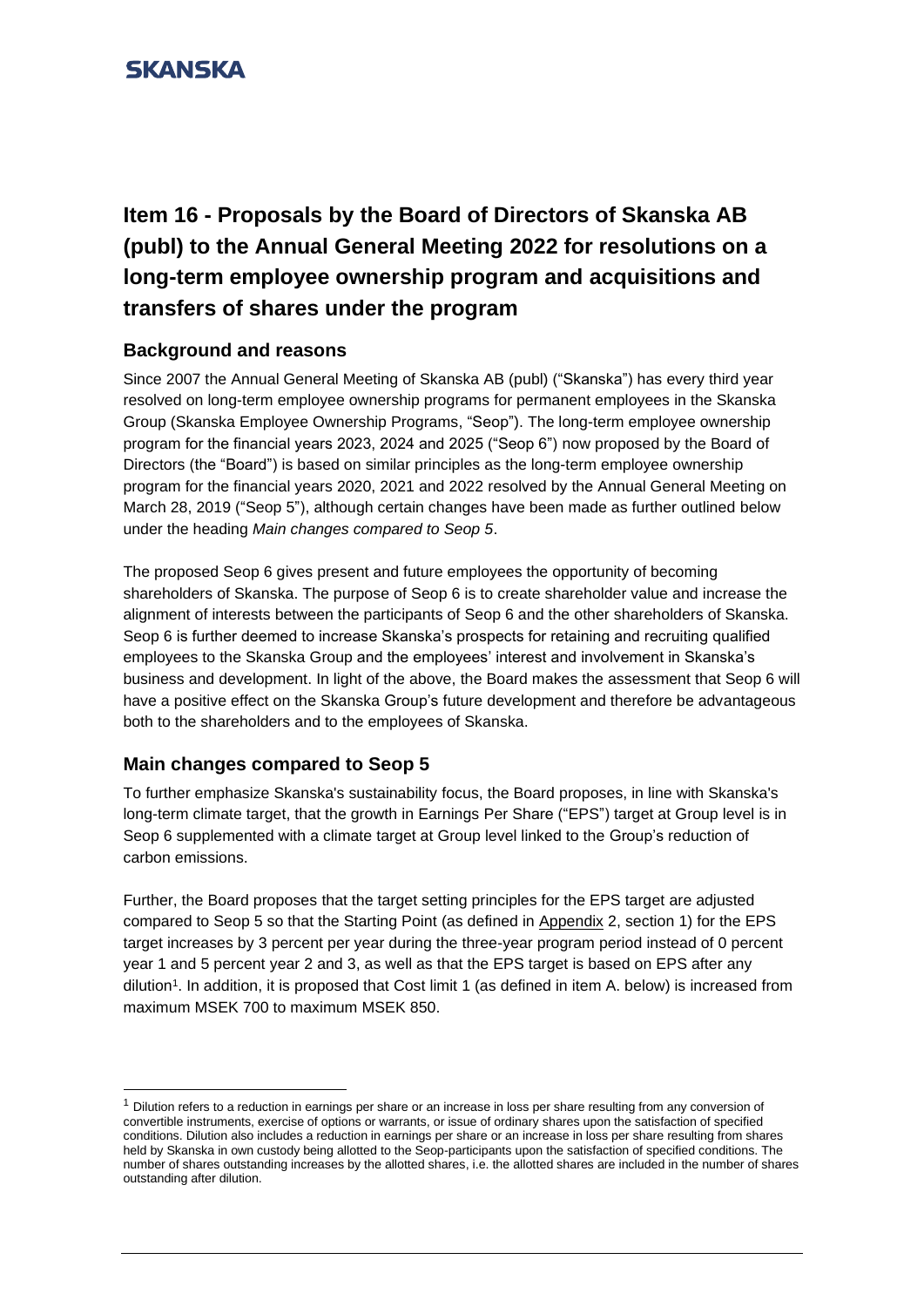#### **Preparation of the proposal**

The Board's proposal to the Annual General Meeting 2022 (the "Meeting") regarding Seop 6 has been prepared by the Compensation Committee, pursuant to the instructions issued by the Board and after consultation with major shareholders. The Board has, upon recommendation from the Compensation Committee, resolved to propose Seop 6 to the Meeting for resolution in accordance with the proposals set out below.

### **Outline of Seop 6**

Seop 6 is proposed to be open to present and future permanent employees in the Skanska Group. Provided an investment of their own in Series B shares in Skanska, normally by way of monthly savings ("Saving Shares"), the employees shall be offered the possibility of being allotted Series B shares in Skanska free of charge after the expiration of a three-year lock-up period. Employees (as defined in item A. below) and Key Employees (as defined in item A. below) may be allotted shares conditional on continuous employment and retention of their own initial investment in Saving Shares ("Matching Shares")<sup>2</sup>, as well as be allotted shares conditional also on satisfaction of certain additional performance conditions ("Performance Shares"). Executives (as defined in item A. below) may only be allotted Performance Shares. The level of the performance conditions shall be set by the Board and be based on the Seop 6 specific performance targets.

It is proposed that Seop 6 be divided into three annual programs (each an "Annual Program"), running during the financial years 2023, 2024 and 2025, respectively. The total costs, including social security costs, for each Annual Program (excluding administrative costs) may not exceed the lowest of maximum MSEK 850 (excluding adjustment for inflation) and 15 percent of the Skanska Group's EBIT<sup>3</sup>. Seop 6 may in total comprise no more than 12,000,000 Series B shares in Skanska, representing approximately 2.9 percent of all issued shares in Skanska. Each Annual Program may comprise no more than 4,000,000 Series B shares in Skanska.

The Board's complete proposal for resolution on Seop 6 is set out in item A. below.

### **Transfer of shares under Seop 6**

The Board has considered different methods for transfer of shares under Seop 6, in order to implement Seop 6 in a cost-effective and flexible manner. The Board has found the most cost-effective alternative to be, and thus proposes that the Meeting as main alternative resolves, to authorize the Board to resolve on acquisitions of own Series B shares in Skanska on a regulated market, which later may be transferred to participants in Seop 6. For this purpose, the Board further proposes that the Meeting resolves on transfers of own Series B shares free of charge to participants in Seop 6 and that transfers of own Series B shares may be made free of charge to subsidiaries of Skanska in order to secure the obligations to deliver Series B shares to participants in Seop 6. The detailed conditions for the Board's main alternative are set out in item B. below.

<sup>&</sup>lt;sup>2</sup> Provided that the total cost, including social security contributions, for each Annual Program does not exceed the cost limits to the extent that the allotment of the Matching Shares needs to be reduced. The cost limits are related to the Skanska Group's EBIT and the extent to which the financial targets at Group level (i.e. EPS) have been satisfied (as defined in item A. below). Should any of the cost limits be exceeded, the allotment of Matching and/or Performance shares is reduced proportionally.

<sup>3</sup> Earnings Before Interest and Taxes.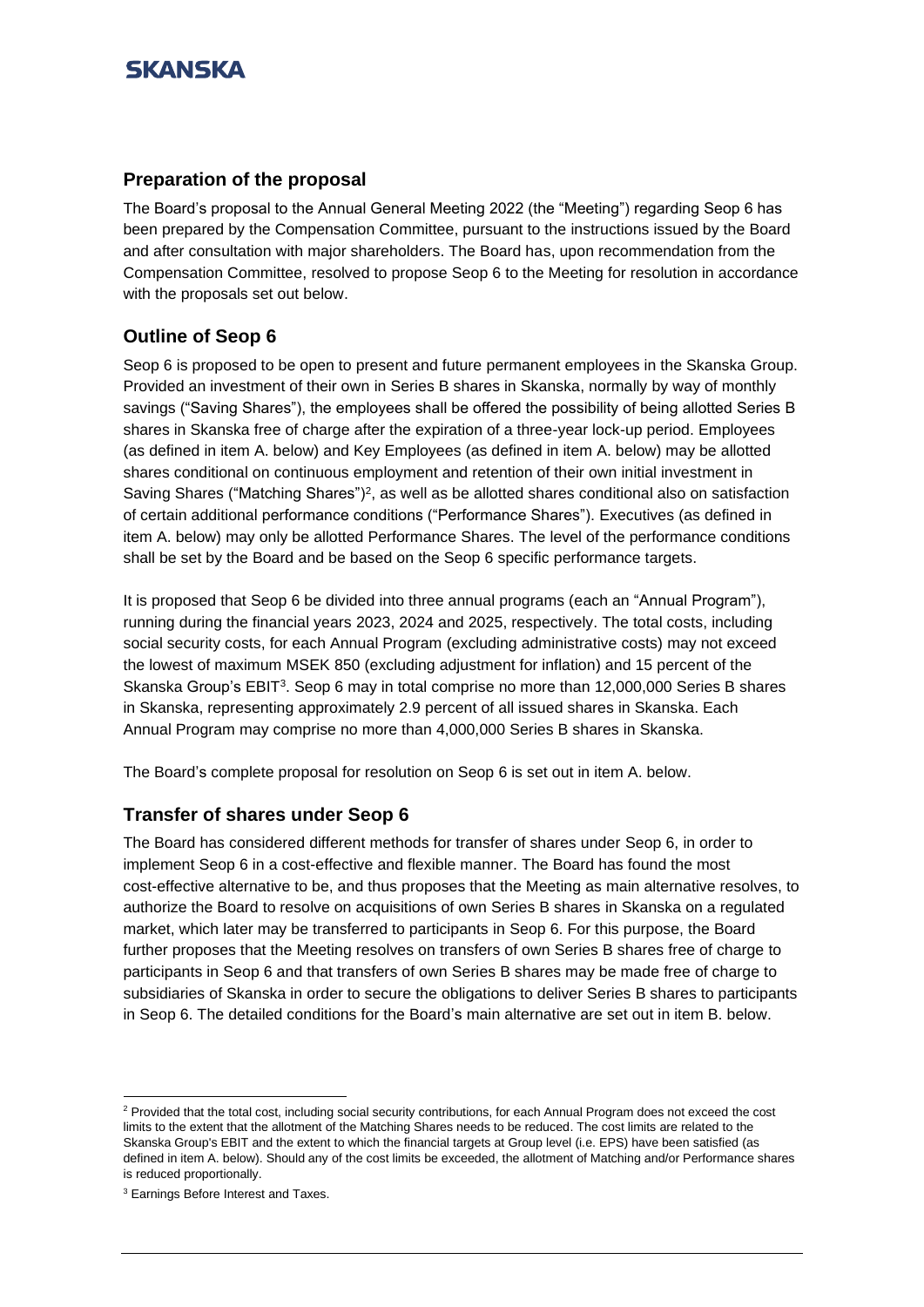Should the required majority for approval under item B. below not be reached, the Board proposes that Skanska shall be able to enter into an equity swap agreement with a third party, in accordance with item C. below.

### **The Board's proposals for resolution**

The Board proposes, in accordance with the recommendation by the Compensation Committee, that the Meeting resolves (i) on a long-term employee ownership program for the financial years 2023, 2024 and 2025 (Seop 6) in accordance with the terms in item A. below, and (ii) to authorize the Board to resolve on acquisitions of own Series B shares in Skanska on a regulated market and that acquired own Series B shares may be transferred free of charge to participants in Seop 6, in accordance with the terms in item B. below. Should the required majority for approval under item B. below not be reached, the Board proposes that the Meeting resolves that Skanska shall be entitled to enter into an equity swap agreement with a third party, in accordance with the terms in item C. below.

*A. Resolution on a long-term employee ownership program for the financial years 2023, 2024 and 2025 (Seop 6)*

The Board proposes that the Meeting resolves on Seop 6 principally based on the terms and conditions set out below.

- a) Seop 6 is open to permanent employees (current and future) within the Skanska Group ("Employees"), currently comprising of approximately 25,000 employees, to approximately 2,000 key employees within the Skanska Group ("Key Employees"), and to approximately 300 executive officers within the Skanska Group ("Executives"). The Executives category is split into three sub-categories: "Executives A" (consisting of all members of the Group Leadership Team, currently comprising of 7 employees), "Executives B" (consisting of Business Unit Presidents and Senior Vice Presidents, Group Functions, currently comprising of 19 employees) and "Executives C" (consisting of other senior executives, currently comprising of approximately 280 employees).
- b) Seop 6 means that Employees, Key Employees and Executives are offered the possibility to, provided an investment of their own in Series B shares in Skanska (Saving Shares) during a certain financial year ("Acquisition Period"), from Skanska or from another company within the Skanska Group, or from a designated third party, free of charge be allotted Series B shares in Skanska. For each 4 Saving Shares, Employees and Key Employees participating in Seop 6 will, after a three-year lock-up period ("Lock-up Period"), have the possibility to be allotted 1 Series B share in Skanska (Matching Share)<sup>4</sup> . No Matching Shares will be allotted to Executives. Moreover, all employees participating in Seop 6 will, depending on satisfaction of certain additional performance conditions during the Acquisition Period, which are based on the Seop 6 specific performance targets set by the Board (see section *Performance conditions*  below), after the Lock-up Period have the possibility to be allotted additional Series B shares in Skanska free of charge (Performance Shares). Employees may be allotted no more than 3 Performance Shares, Key Employees no more than 7 Performance Shares, Executives C no

<sup>4</sup> Provided that the total cost, including social security contributions, for each Annual Program does not exceed the cost limits to the extent that the allotment of the Matching Shares needs to be reduced. The cost limits are related to the Skanska Group's EBIT and the extent to which the financial targets at Group level (i.e. EPS) have been satisfied (as defined below). Should any of the cost limits be exceeded, the allotment of Matching and/or Performance shares is reduced proportionally.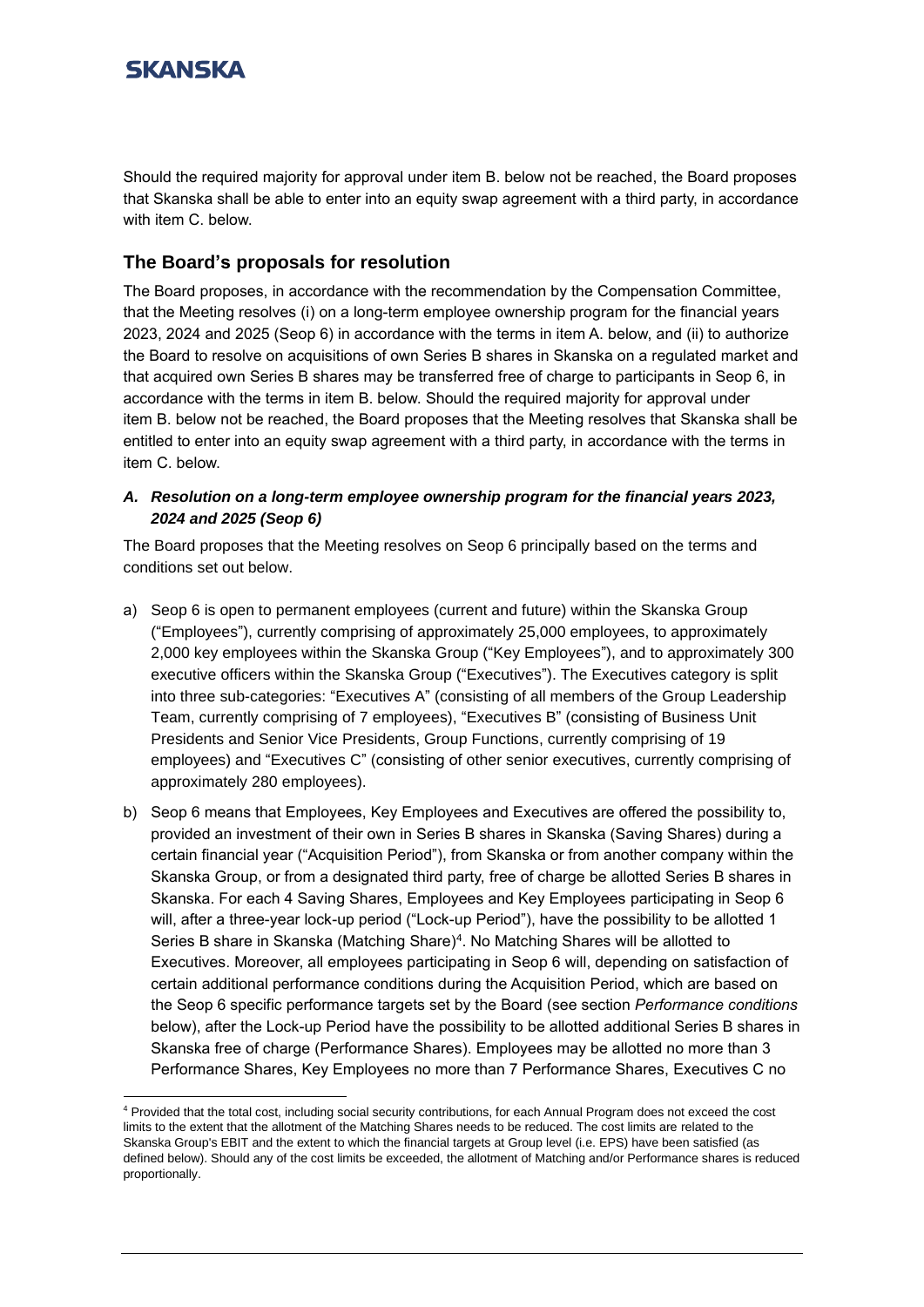

more than 16 Performance Shares, Executives B no more than 20 Performance Shares and Executives A no more than 24 Performance Shares, for each 4 Saving Shares.

- c) Seop 6 is divided into three parts ("Annual Program 2023", "Annual Program 2024" and "Annual Program 2025"). The Acquisition Period comprises the financial year 2023 in respect of the Annual Program 2023, the financial year 2024 in respect of the Annual Program 2024, and the financial year 2025 in respect of the Annual Program 2025. The Lock-up Period runs for three years from the day of the investment in Saving Shares. Employees, Key Employees, and Executives will be offered participation in the Annual Programs 2023, 2024, and 2025.
- d) The maximum number of Saving Shares that each employee participating in Seop 6 may invest in, normally by way of monthly savings, depends on the employee's salary and if he/she participates in Seop 6 as an Employee, a Key Employee or an Executive. Saving Shares may be acquired by Employees for an amount corresponding to no more than 5 percent of the annual fixed gross salary, by Key Employees for an amount corresponding to no more than 7.5 percent of the annual fixed gross salary, and by Executives for an amount corresponding to no more than 10 percent of the annual fixed gross salary.
- e) In order for an employee to be eligible to be allotted Matching Shares and/or Performance Shares in each Annual Program, it is a condition that, with certain specific exemptions, he/she is permanently employed within the Skanska Group for the duration of the whole Lock-up Period and that the employee, throughout this Lock-up Period, has retained the Saving Shares acquired within the respective Annual Program. Saving Shares that have been disposed of prior to the expiration of a Lock-up Period will therefore not be included in the calculation for determining any allotment of Matching Shares and/or Performance Shares.
- f) Seop 6 includes two cost limits; one depending on the extent to which the financial targets at Group level (i.e., EPS) for Seop 6 (see Appendix 2, section 1) have been satisfied ("Cost limit 1") and one which is related to the Skanska Group's EBIT ("Cost limit 2"). In respect of Cost limit 1, should the Outperform Target (as defined in Appendix 2, section 1) be satisfied, the total costs, including social security contributions, for each Annual Program may not exceed MSEK 850, whereas should the Starting Point (as defined in Appendix 2, section 1) not be satisfied or be satisfied but not exceeded, the total costs, including social security contributions, for each Annual Program may not exceed MSEK 230. The applicable cost limits between the Starting Point and the Outperform Target are set out in Appendix 1. Adjustments for inflation, as from December 31, 2021, shall apply when calculating Cost limit 1 for each Annual Program. Cost limit 2 means that the total costs, including social security contributions, for each Annual Program may not exceed 15 percent of the Skanska Group's EBIT for the applicable Acquisition Period. The actual cost limit is therefore of the lower of Cost limit 1 and Cost limit 2. Administrative costs for Seop 6 shall not be considered when calculating whether the total costs amount to Cost limit 1 or Cost limit 2.

Should the number of participants and the outcome of the allotment of Matching Shares and Performance Shares to the participants result in a total cost exceeding any of the applicable cost limits for any of the Annual Programs, the allotment rate will be reduced proportionally.

g) Matching Shares and Performance Shares may normally be allotted only after the Lock-up Period for each Annual Program, which comprises three years. Allotment of Matching Shares and Performance Shares to participants within each Annual Program is estimated to occur monthly three years after the investment in each Saving Share, meaning that allotment of Matching Shares and Performance Shares is estimated to occur monthly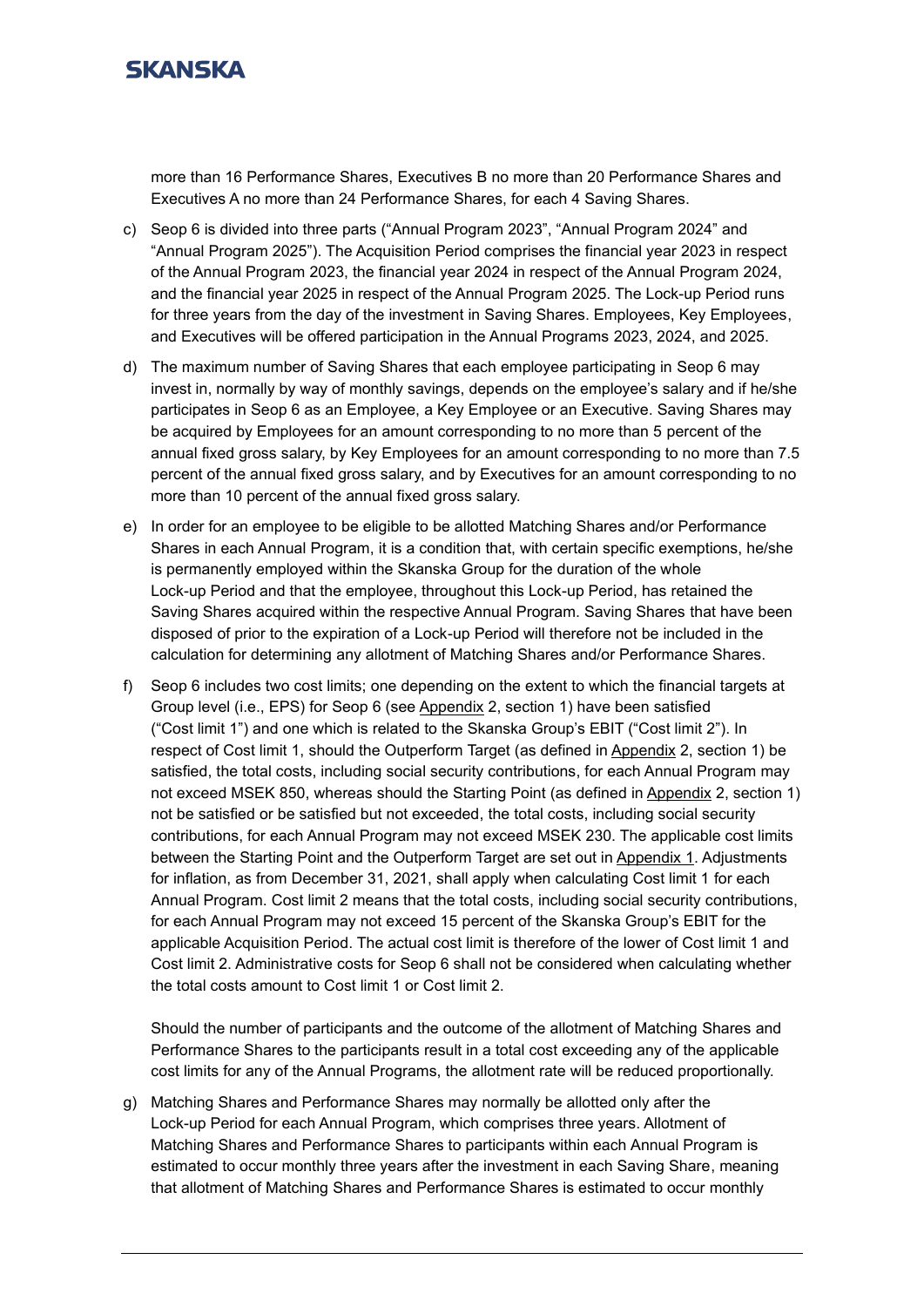during the financial year 2026 in respect of the Annual Program 2023, during the financial year 2027 in respect of the Annual Program 2024, and during the financial year 2028 in respect of the Annual Program 2025.

- h) Should the participants' savings for investment in Saving Shares be made in another currency than in the Swedish krona, the acquired Saving Shares will after the expiration of the Lock-up Period be valued at a fixed exchange rate between the relevant currency and the Swedish krona, provided that the participant has retained the Saving Shares and has been permanently employed within the Skanska Group throughout the whole Lock-up Period. Any potential difference in the value of the Saving Shares in the relevant currency, due to exchange rate fluctuations during the Lock-up Period, calculated on the exchange rate on the first day during the Lock-up Period compared to the current exchange rate the day after the expiration of the Lock-up Period, will be settled by the number of allotted Matching Shares and/or Performance Shares being increased or decreased, as relevant.
- i) The Board or the Board's Compensation Committee shall be entitled to establish the detailed terms and conditions for Seop 6 on the basis of the main terms and conditions for Seop 6 stipulated in the decision by the Meeting. The Board or the Board's Compensation Committee may, in that regard, make necessary adjustments to satisfy certain local regulations or established market conditions outside of Sweden.
- j) If significant changes in the Skanska Group or in the market occur which, in the opinion of the Board, would result in a situation where the conditions for allotment of Matching Shares and/or Performance Shares under Seop 6 become unreasonable, the Board shall also be entitled to resolve on a reduced allotment of Matching Shares and/or Performance Shares, or that no Matching Shares and/or Performance Shares shall be allotted at all, for a certain Annual Program or for participants in Seop 6 active within a certain Business Unit. The Board shall further have the option to, wholly or partially, cancel Annual Programs which have not commenced and have the option to, wholly or partially, cancel Seop 6 should any of the Annual General Meetings 2023–2025 not resolve on necessary acquisitions of own Series B shares in Skanska.
- k) Participation in Seop 6 presupposes that such participation is legally possible in the various jurisdictions concerned and that the administrative costs and financial efforts are reasonable in the opinion of the Board.
- l) Seop 6 shall in total comprise no more than 12,000,000 Series B shares in Skanska. Each Annual Program shall comprise no more than 4,000,000 Series B shares in Skanska. This means that the Board may resolve on a proportionally reduced allotment of Matching Shares and/or Performance Shares if price movements in the Series B share in Skanska during the Acquisition Period result in that the number of Matching Shares and Performance Shares exceeds 4,000,000 for an Annual Program.
- m) The number of Matching Shares and Performance Shares will be subject to recalculation as a result of any intervening bonus issues, splits, rights issues and/or other similar corporate events.

#### *Performance conditions*

Allotment of Performance Shares is conditional upon satisfaction of a number of performance conditions during the Acquisition Period for each Annual Program. The conditions are based on the Seop 6 specific performance targets set by the Board which consist of targets at Group, Business Unit and/or Business Unit Cluster level. At Group level, there is a financial target and a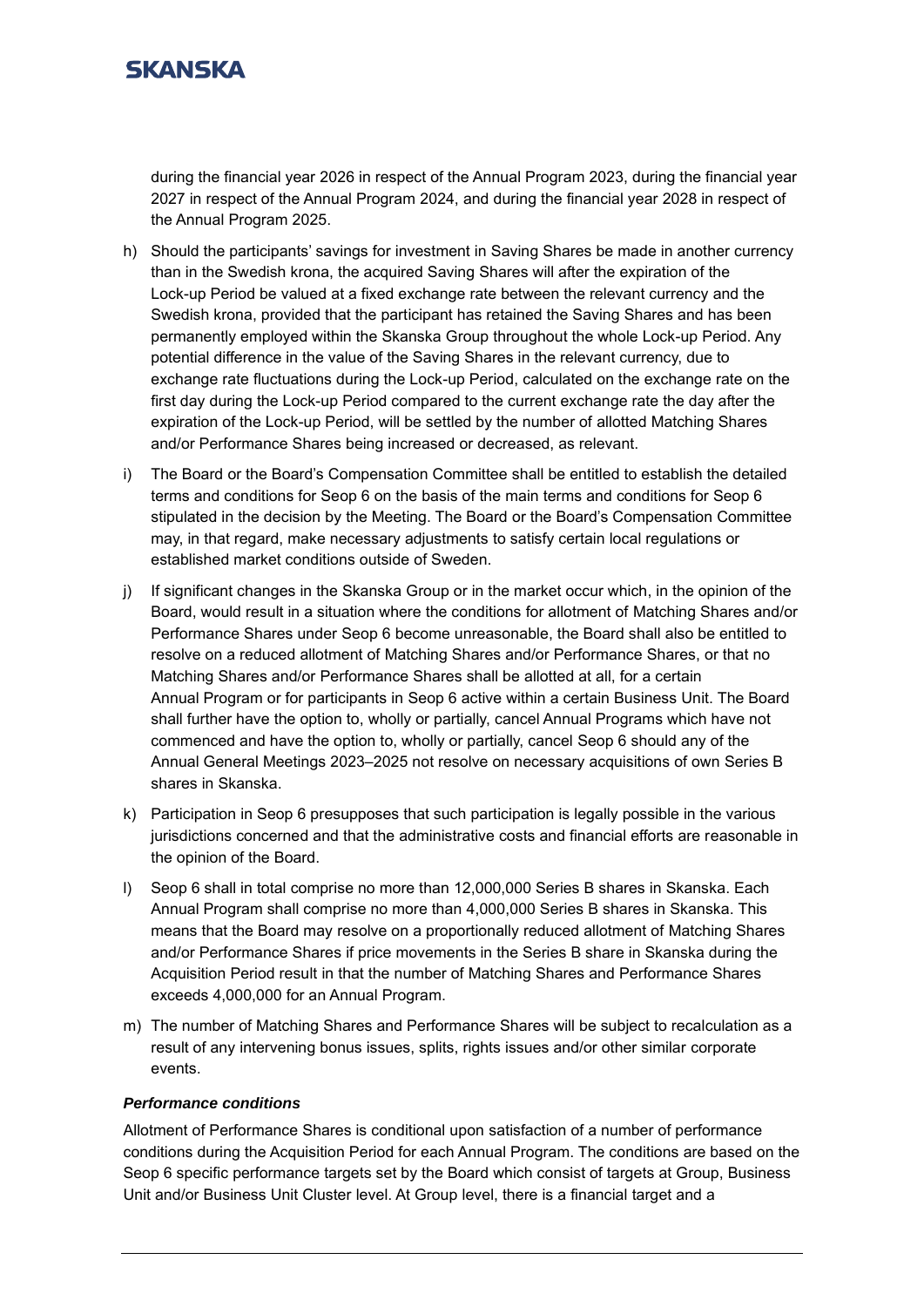non-financial target (which in Seop 6 consist of a sustainability target). At Business Unit and/or Business Unit Cluster level, there are only financial targets. The costs for Seop 6 will be charged to the Group and each Business Unit when calculating whether the financial targets have been satisfied.

The financial target applicable at Group level is growth in EPS, as set out in Appendix 2, section 1. The non-financial target applicable at Group level is the Group's reduction of carbon emissions (CO2e), as set out in Appendix 2, section 2. The targets applicable at Business Unit and/or Business Unit Cluster level vary depending on which business stream the relevant Business Unit or Business Unit Cluster belongs to, as set out in Appendix 2, section 3. The targets apply differently depending on the employee's position. How the targets apply in relation to each participant category is set out in Appendix 2, section 4.

Allotment of Performance Shares shall be based on the weighted outcome of the performance conditions for each participant category as set out in Appendix 2. Should the weighted outcome of the performance conditions fall between 0 percent and 100 percent, a proportional allotment of Performance Shares will be made. The following examples illustrate how allotment of Matching Shares and Performance Shares shall be calculated for the category Employees:

- Should the weighted outcome of the performance conditions amount to 0 percent, the employee will be allotted 1 Matching Share for each 4 Saving Shares.<sup>5</sup> No allotment of Performance Shares (which may at most amount to 3 Performance Shares) will occur.
- Should the weighted outcome of the performance conditions amount to 0 percent and the cost limits be exceeded to the extent that the allotment of the Matching Shares needs to be reduced, the allotment of Matching Shares will be reduced proportionally. No allotment of Performance Shares (which may at most amount to 3 Performance Shares) will occur.
- Should the weighted outcome of the performance conditions amount to 50 percent, the employee will be allotted 1 Matching Share for each 4 Saving Shares.<sup>6</sup> The allotment of the number of Performance Shares (which may at most amount to 3 Performance Shares) is reduced by 50 percent, which means a total allotment of 2.5 Series B shares in Skanska (i.e. 1 Matching Share and 1.5 Performance Shares) for each 4 Saving Shares.
- Should the weighted outcome of the performance conditions amount to 100 percent, the employee will be allotted 1 Matching Share for each 4 Saving Shares.<sup>7</sup> Maximum allotment of Performance Shares (which may at most amount to 3 Performance Shares) will occur, which means a total allotment of 4 Series B shares in Skanska (i.e. 1 Matching Share and 3 Performance Shares) for each 4 Saving Shares.
- Should the weighted outcome of the performance conditions amount to between 0 percent and 100 percent and any of the cost limits be exceeded, the allotment of the Matching and/or Performance Shares will be reduced proportionally.

<sup>5</sup> Provided that the total cost, including social security contributions, for each Annual Program, does not exceed the cost limits to the extent that the allotment of the Matching Shares needs to be reduced and that the other conditions according to Seop 6 for receiving Matching Shares are met. Should any of the cost limits be exceeded, the allotment of Matching and/or Performance shares is reduced proportionally.

<sup>6</sup> See footnote 5.

<sup>7</sup> See footnote 5.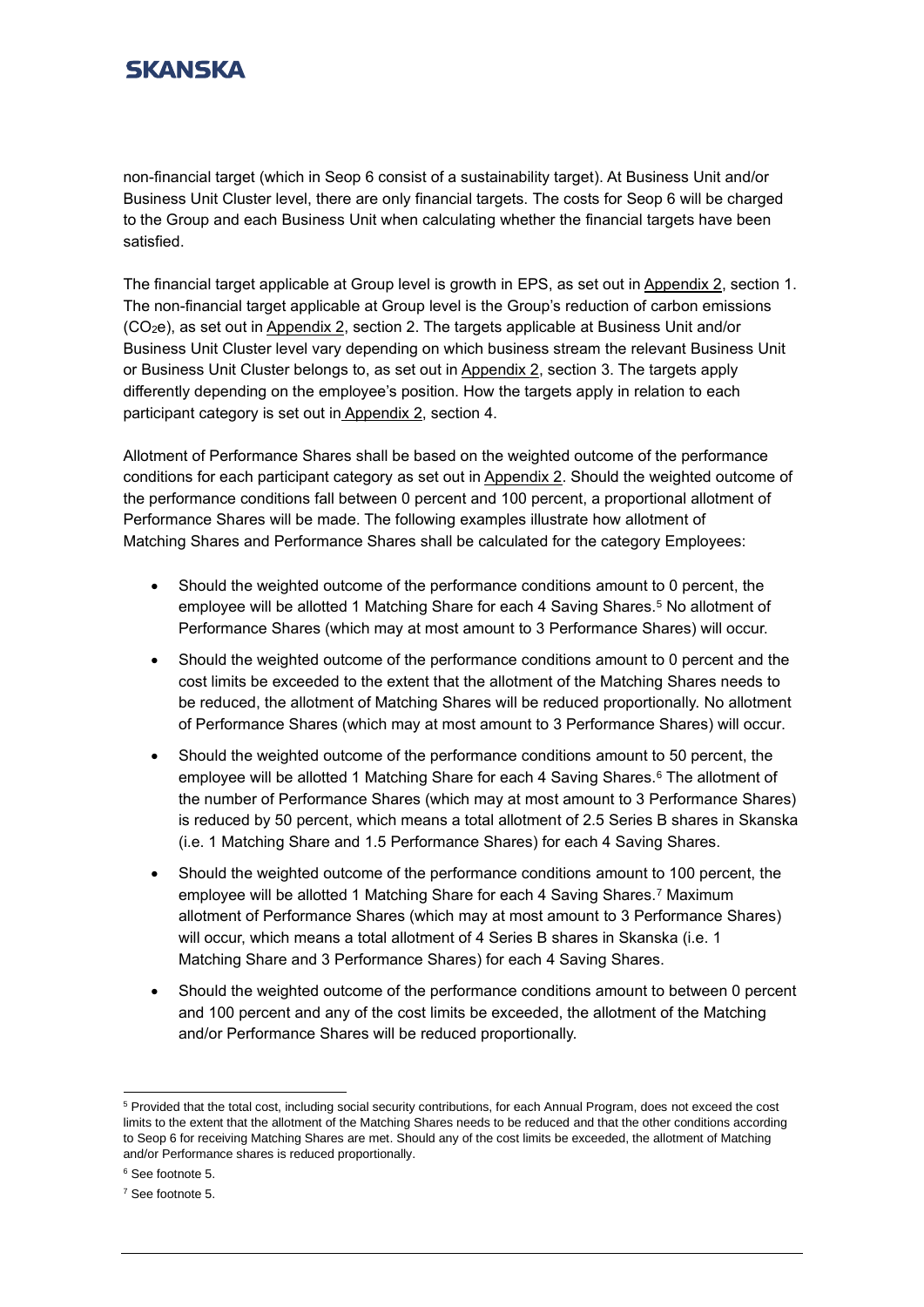A corresponding calculation for allotment of Matching Shares and/or Performance Shares shall be made in respect of Key Employees and Executives. However, as mentioned above, Key Employees may be allotted a maximum of 7 Performance Shares and Executives may be allotted a maximum of 16 to 24 Performance Shares (depending on sub-category) for each 4 Saving Shares. Executives may not be allotted any Matching Shares.

The number of Performance Shares that may be allotted will be established after the expiration of the first quarter after the financial years 2023, 2024 and 2025, respectively, in respect of participation in the Annual Programs 2023, 2024 and 2025, respectively.

The performance conditions, and the preliminary outcome of the performance conditions, for each Annual Program will be disclosed by Skanska in connection with the annual and sustainability report for the financial year 2023 in respect of the Annual Program 2023, the annual and sustainability report for the financial year 2024 in respect of the Annual Program 2024, and the annual and sustainability report for the financial year 2025 in respect of the Annual Program 2025.

- *B. Resolution on authorization for the Board to resolve on acquisitions of own Series B shares in Skanska on a regulated market and on transfers of acquired own Series B shares to participants in Seop 6*
- *1) Resolution on authorization for the Board to resolve on acquisitions of own Series B shares in Skanska on a regulated market*

To secure delivery of Series B shares to participants in Seop 6, the Board proposes that the Meeting resolves to authorize the Board to resolve on acquisitions of own Series B shares in Skanska on the following terms and conditions.

- a) Acquisitions of Series B shares in Skanska may only be effected on Nasdaq Stockholm.
- b) The authorization may be exercised on one or several occasions, however at the latest until the Annual General Meeting 2023.
- c) No more than 1,000,000 Series B shares in Skanska may be acquired to secure delivery of shares to participants in Seop 6.
- d) Acquisitions of Series B shares in Skanska on Nasdaq Stockholm may only be made at a price within the from time-to-time applicable range of prices (spread) on Nasdaq Stockholm, meaning the interval between the highest purchase price and the lowest selling price.

The Board has issued a statement pursuant to Chapter 19, Section 22 of the Swedish Companies Act.

The Board intends to revert to the Annual General Meetings 2023, 2024, and 2025 with proposals to authorize the Board to resolve on additional acquisitions of own Series B shares, for transfers to participants in Seop 6.

*2) Resolution on transfers of acquired own Series B shares to participants in Seop 6*

The Board proposes that the Meeting resolves that transfers of acquired own Series B shares in Skanska may be made on the following terms and conditions.

a) No more than 12,000,000 Series B shares in Skanska may be transferred free of charge to participants in Seop 6.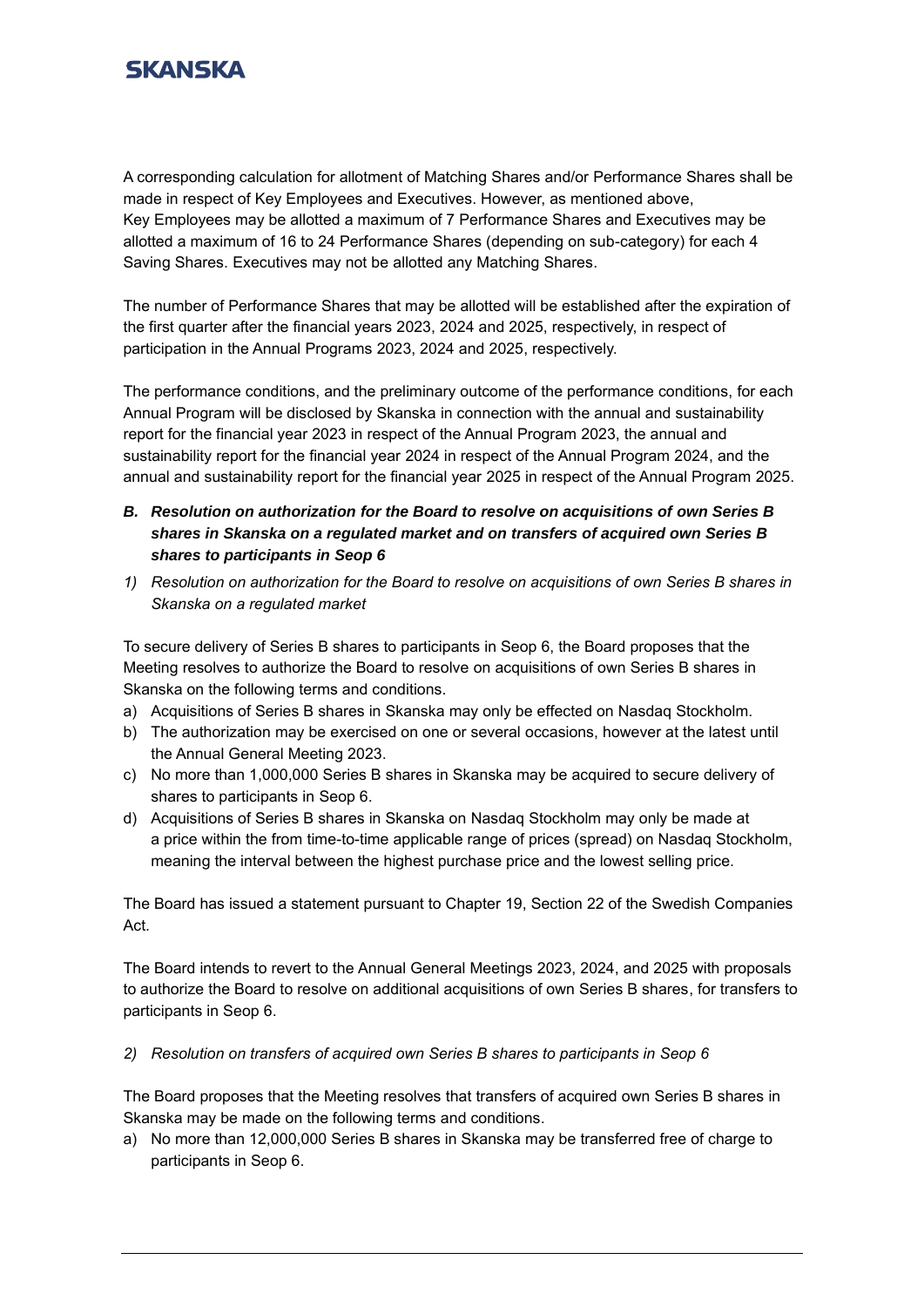- b) The right to acquire Series B shares in Skanska free of charge shall, with deviation from the shareholders' preferential rights, be granted to such persons within the Skanska Group who participate in Seop 6. Further, subsidiaries of Skanska shall, with deviation from the shareholders' preferential rights, be entitled to acquire Series B shares in Skanska free of charge, whereby such subsidiary shall be obliged to, in accordance with the terms and conditions of Seop 6, immediately transfer the shares to such persons within the Skanska Group who participate in Seop 6.
- c) Transfers of Series B shares in Skanska shall be made free of charge at the time and on the other terms and conditions that participants in Seop 6 are entitled to acquire shares, i.e., normally monthly consecutively during the financial years 2026, 2027 and 2028.
- d) The number of Series B shares in Skanska that may be transferred under Seop 6 will be subject to recalculation as a result of any intervening bonus issues, splits, rights issues and/or other similar corporate events.
- e) Transfers may be made of Series B shares in Skanska (i) which have previously been acquired to secure Skanska's obligations under earlier Skanska Employee Ownership Programs but which are no longer required for such purpose, (ii) which have been acquired in accordance with item B.1) above, and (iii) which are acquired under future authorizations to acquire Series B shares in Skanska.

#### *C. Resolution on equity swap agreement with third party in relation to the Seop 6*

In the event the required majority for approval under item B. above is not reached, the Board proposes that the Meeting resolves that the financial exposure of Seop 6 may be hedged by Skanska being able to enter into an equity swap agreement with a third party on terms in accordance with market practice, whereby the third party, in its own name, shall be entitled to acquire and transfer Series B shares in Skanska to employees that participate in Seop 6.

### **Conditions**

The Meeting's resolution on Seop 6 according to item A. above is conditional upon the Meeting either resolving in accordance with the Board's proposal under item B. above or in accordance with the Board's proposal under item C. above.

#### **Majority requirements**

The Meeting's resolution according to the Board's motion under item A. above requires a simple majority of the votes cast at the Meeting. The Meeting's resolution according to the Board's motion under item B. above requires that shareholders representing at least nine-tenths of the votes cast as well as of the shares represented at the Meeting approve the resolution. A valid resolution in accordance with the Board's motion under item C. above requires a simple majority of the votes cast at the Meeting.

### **The reason for the deviation from the shareholders' preferential rights**

The transfers of Series B shares in Skanska form part of the accomplishment of the proposed Seop 6. Therefore, and in light of the above, the Board considers it to be advantageous for Skanska and the shareholders that the participants in Seop 6 are offered the possibility to become shareholders of Skanska.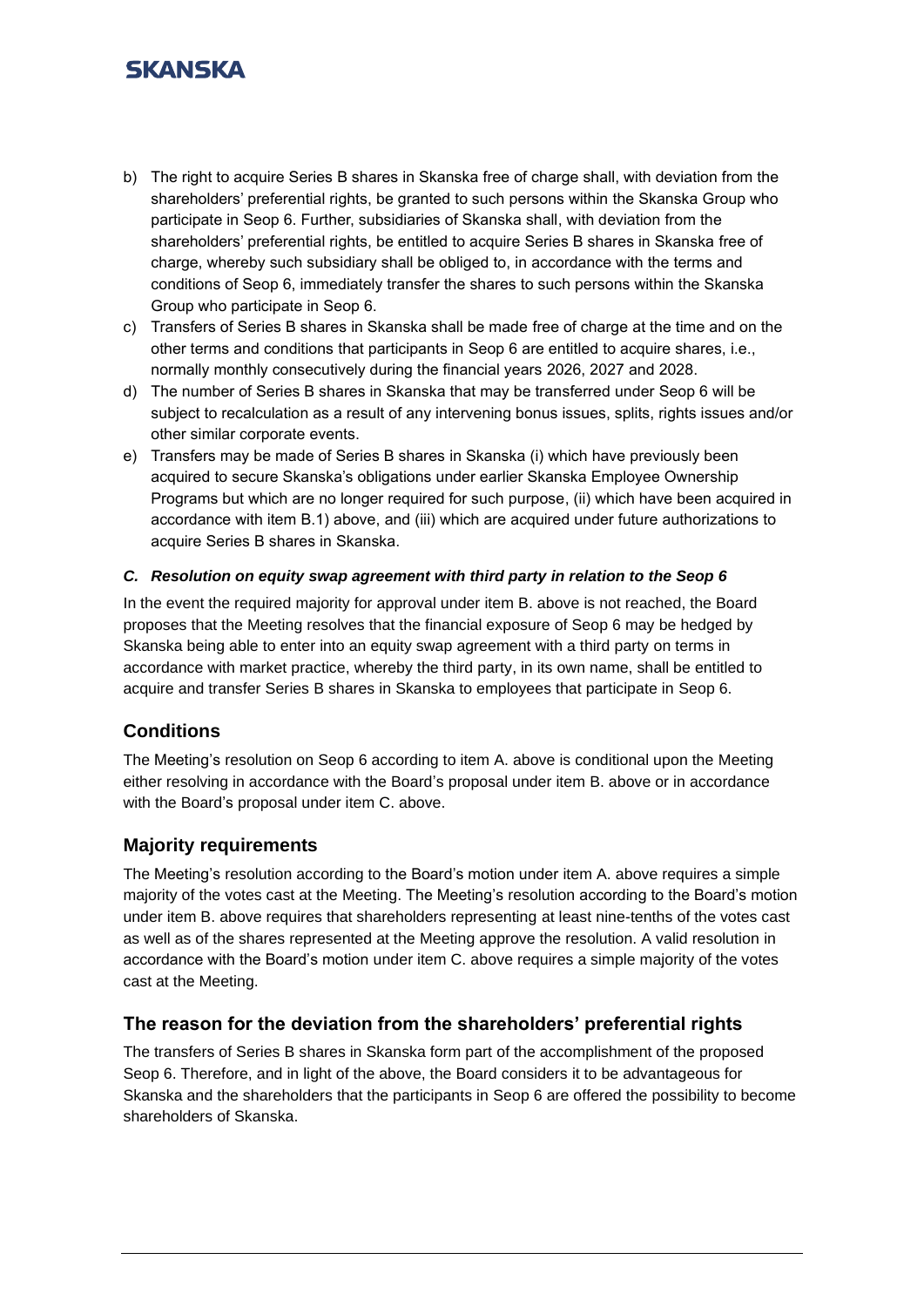

#### **Miscellaneous**

For a description of Skanska's other long-term employee ownership programs and information on costs of the programs, reference is made to note 37 in Skanska's annual and sustainability report for the financial year 2021 and to Skanska's website [www.group.skanska.com/,](http://www.group.skanska.com/) under the heading "Corporate Governance/Remuneration/Incentive programs".

> Stockholm, February 2022 Skanska AB (publ) The Board of Directors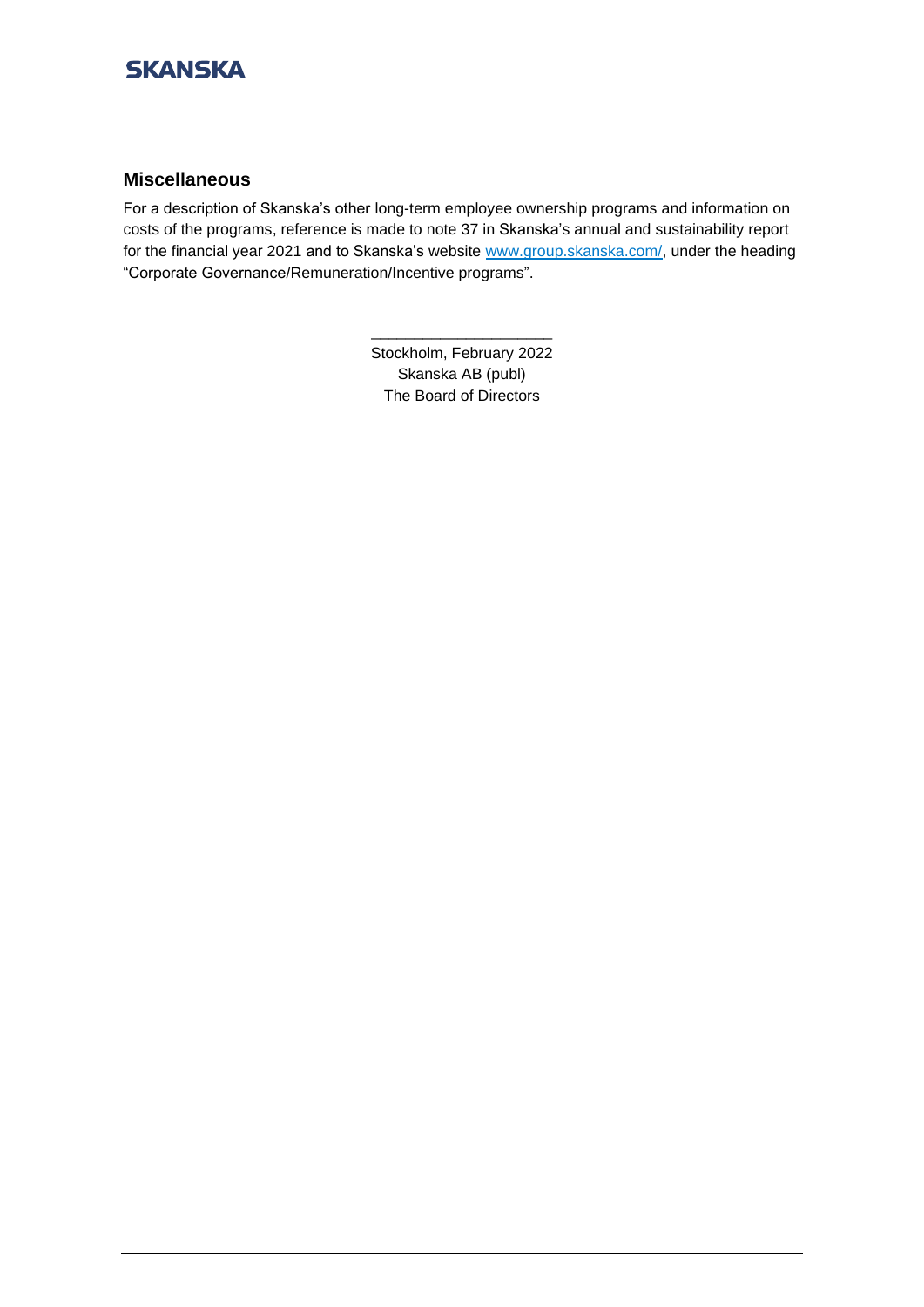#### **Appendix 1**

### **Cost limits in Seop 6 (excluding adjustment for inflation)**

#### *Cost limit 1*

Depending on the fulfilment of the financial targets at Group level (growth in Earnings Per Share  $(EPS)^8$ ).



#### *Cost limit 2*

The Skanska Group's total costs, including social security contributions, for each Annual Program may not exceed 15 percent of the Group's EBIT<sup>9</sup> for the applicable Acquisition Period.

The actual cost limit for each Annual Program is the lower of Cost limit 1 and Cost limit 2.

<sup>&</sup>lt;sup>8</sup> After dilution.

<sup>9</sup> Earnings Before Interest and Taxes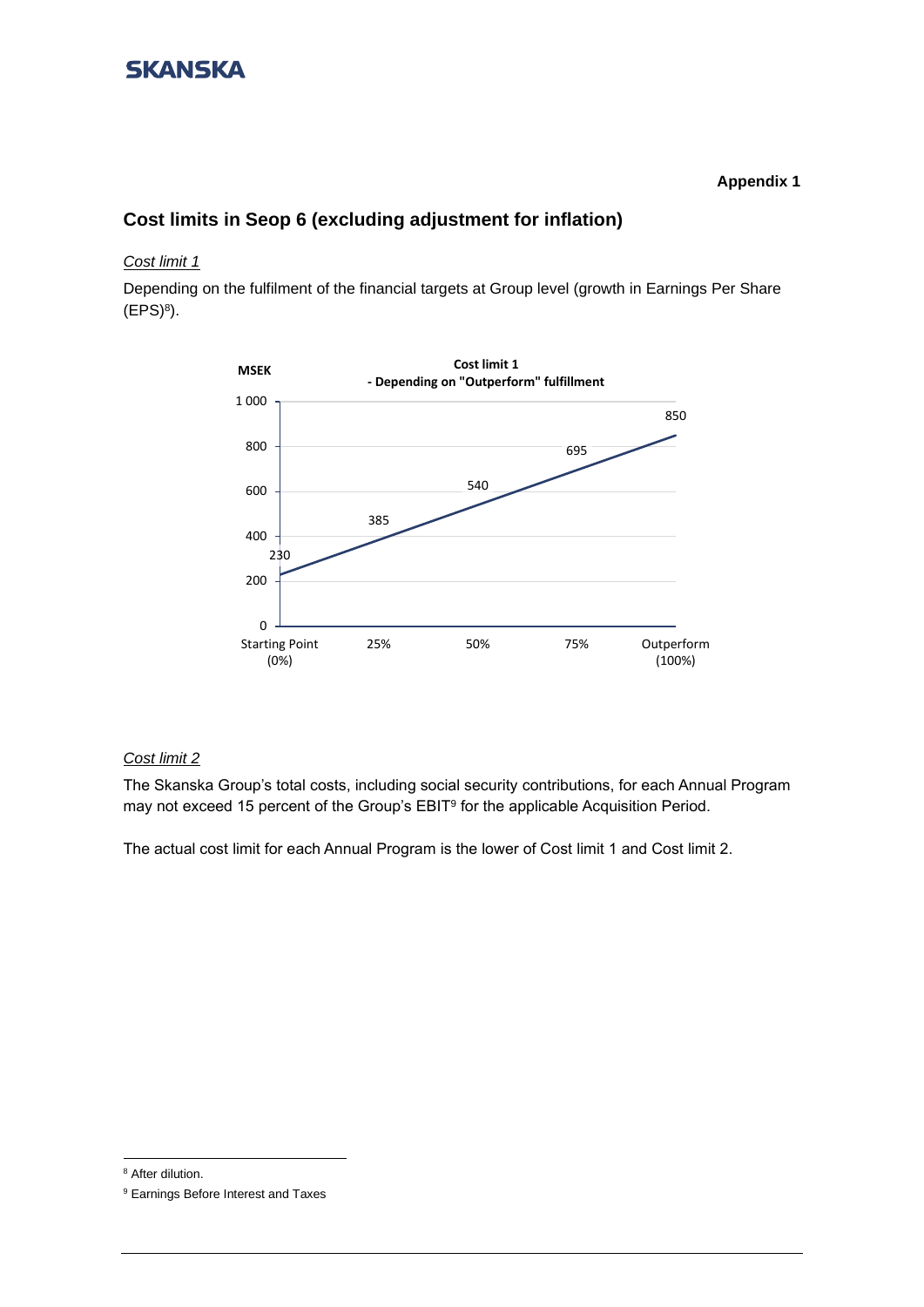#### **Appendix 2**

### **Overview of performance targets in Seop 6**

*1. Financial targets at Group level (growth in Earnings Per Share (EPS)\*)*



\* EPS is calculated by dividing the reported net profit for the Skanska Group by the average number of shares outstanding after dilution<sup>10</sup> during the period.

- a) The Board will set an EPS base as per January 1, 2023, based on the EPS outcome 2022, adjusted for any larger one-off items, as the initial reference point for Seop 6 (the "EPS Base"). After the expiration of the financial year 2022, 2023 and 2024, respectively, the Board will set a Target Range for the Annual Program 2023, 2024 and 2025, respectively.
- b) The Starting Point (SP) will be set by the Board at a level corresponding to the EPS Base increased by the EPS long-term growth rate of 3 percent per year for each Annual Program.
- c) The Outperform Target (OP) will be set by the Board at a level at least 5 percent above the Starting Point minimum level for each Annual Program. There will be no cap on the level at which the Outperform Target may be set.
- d) In order for any allotment related to growth in EPS to occur, the Starting Point must be reached and in order for maximum allotment related to growth in EPS to occur, the Outperform Target must be reached. If the outcome falls between the Starting Point and the Outperform Target, a proportional allotment is made related to growth in EPS.

 $10$  Dilution refers to a reduction in earnings per share or an increase in loss per share resulting from any conversion of convertible instruments, exercise of options or warrants, or issue of ordinary shares upon the satisfaction of specified conditions. Dilution also includes a reduction in earnings per share or an increase in loss per share resulting from shares held by Skanska in own custody being allotted to the Seop-participants upon the satisfaction of specified conditions. The number of shares outstanding increases by the allotted shares, i.e. the allotted shares are included in the number of shares outstanding after dilution.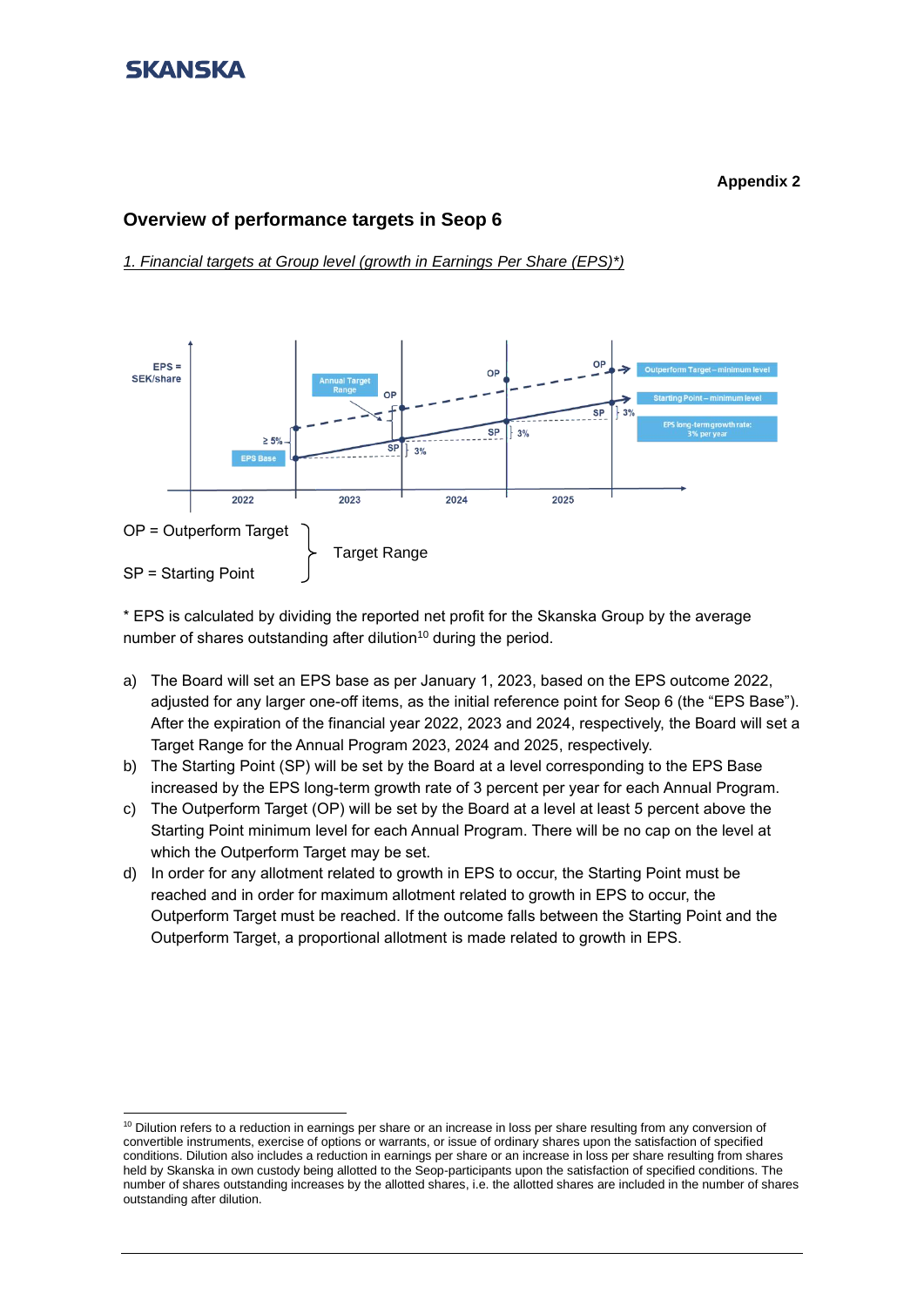

*2. Non-financial targets at Group level (the Group's reduction of carbon emissions (CO2e)\*)*

\* CO2e refers to the Group's dioxide equivalent emissions, also referred to as carbon emissions, within scope 1 and scope 2 ("Carbon Emissions") reported by Skanska in accordance with the Greenhouse Gas Protocol, Skanska Group Sustainability Policy and Skanska Group Sustainability Reporting Procedure.<sup>11</sup>

- a) The Board will set a  $CO<sub>2</sub>e$  base as per January 1, 2023, based on the Carbon Emission outcome for 2022 (for practical reasons, this could be data covering the period Q4-Q3), as the initial reference point for Seop 6 (the "CO<sub>2</sub>e Base").
- b) The CO<sub>2</sub>e target will be structured as a threshold level set equal to the CO<sub>2</sub>e Base reduced by 7 percent per year for each Annual Program. If the Carbon Emissions are equal to or below the annual threshold level, the target fulfilment is 100 percent. If the Carbon Emissions are higher than the annual threshold level, the target fulfilment is 0 percent.

<sup>11</sup> More information can be found in Skanska's annual and sustainability report for the financial year 2021.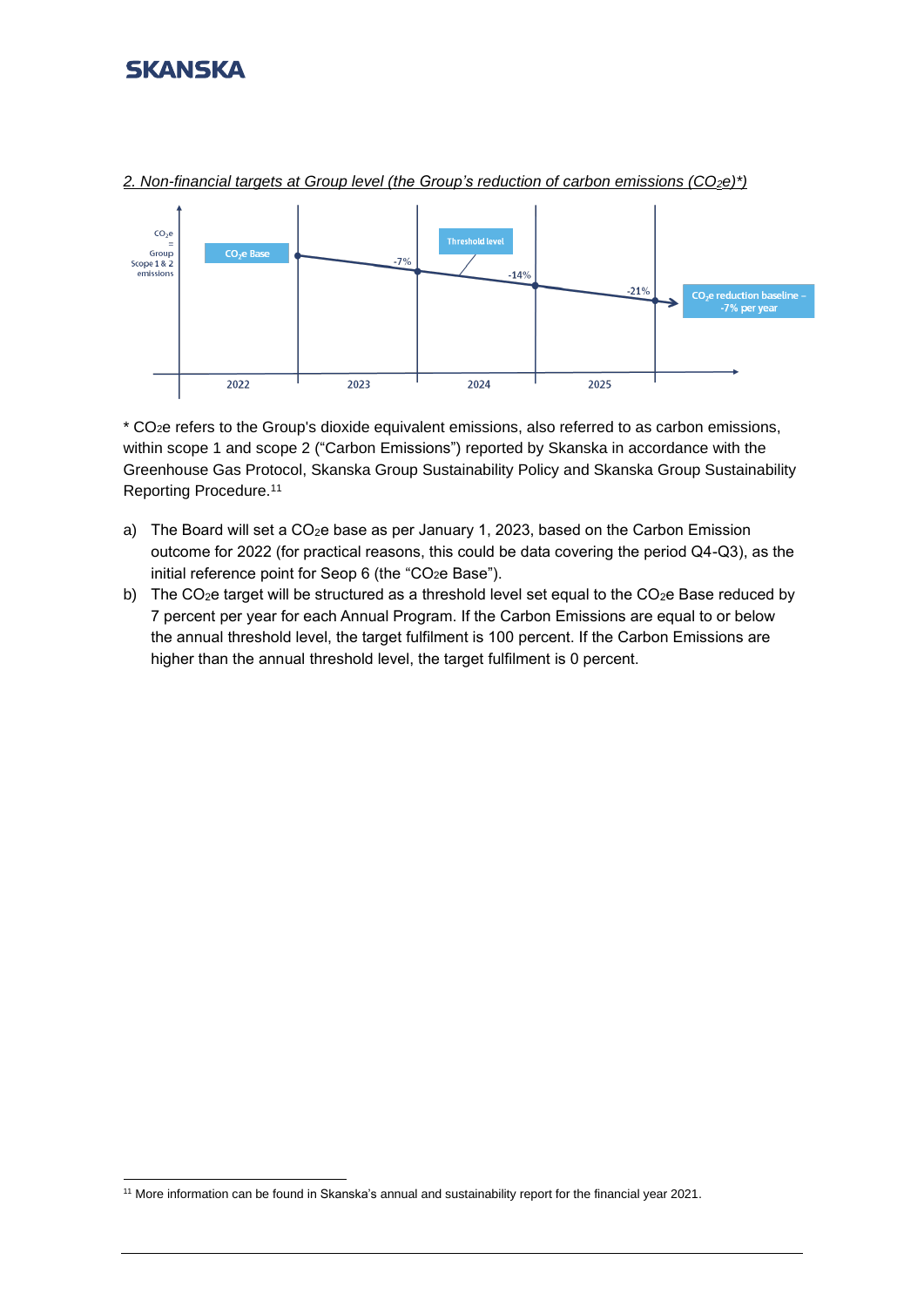*3. Financial targets for each business stream, including Business Unit and/or Business Unit Cluster*

| <b>Construction</b>     | <b>Residential</b>              | <b>Commercial</b>         | <b>Investment</b>  |
|-------------------------|---------------------------------|---------------------------|--------------------|
|                         | <b>Development</b>              | <b>Development</b>        | <b>Properties</b>  |
| EBIT <sup>12</sup> (100 | EBIT (50 percent)               | EBIT (75 percent)         | EBIT (100 percent) |
| percent)                |                                 |                           |                    |
|                         | ROCE <sup>13</sup> (50 percent) | Leasing SQM <sup>14</sup> |                    |
|                         |                                 | (25 percent)              |                    |

The Target Ranges, structured with a Starting Point and an Outperform Target, for the targets applicable at the Business Unit and/or Business Unit Cluster level will be set by the Board or the Board's Compensation Committee with the aim of supporting the Group target for growth in EPS (section 1). The percentage weighting between the targets varies between business streams as set out in the table above.

<sup>&</sup>lt;sup>12</sup> Earnings Before Interest and Taxes.

<sup>13</sup> Return On Capital Employed.

<sup>&</sup>lt;sup>14</sup> Leasing Square Meters.